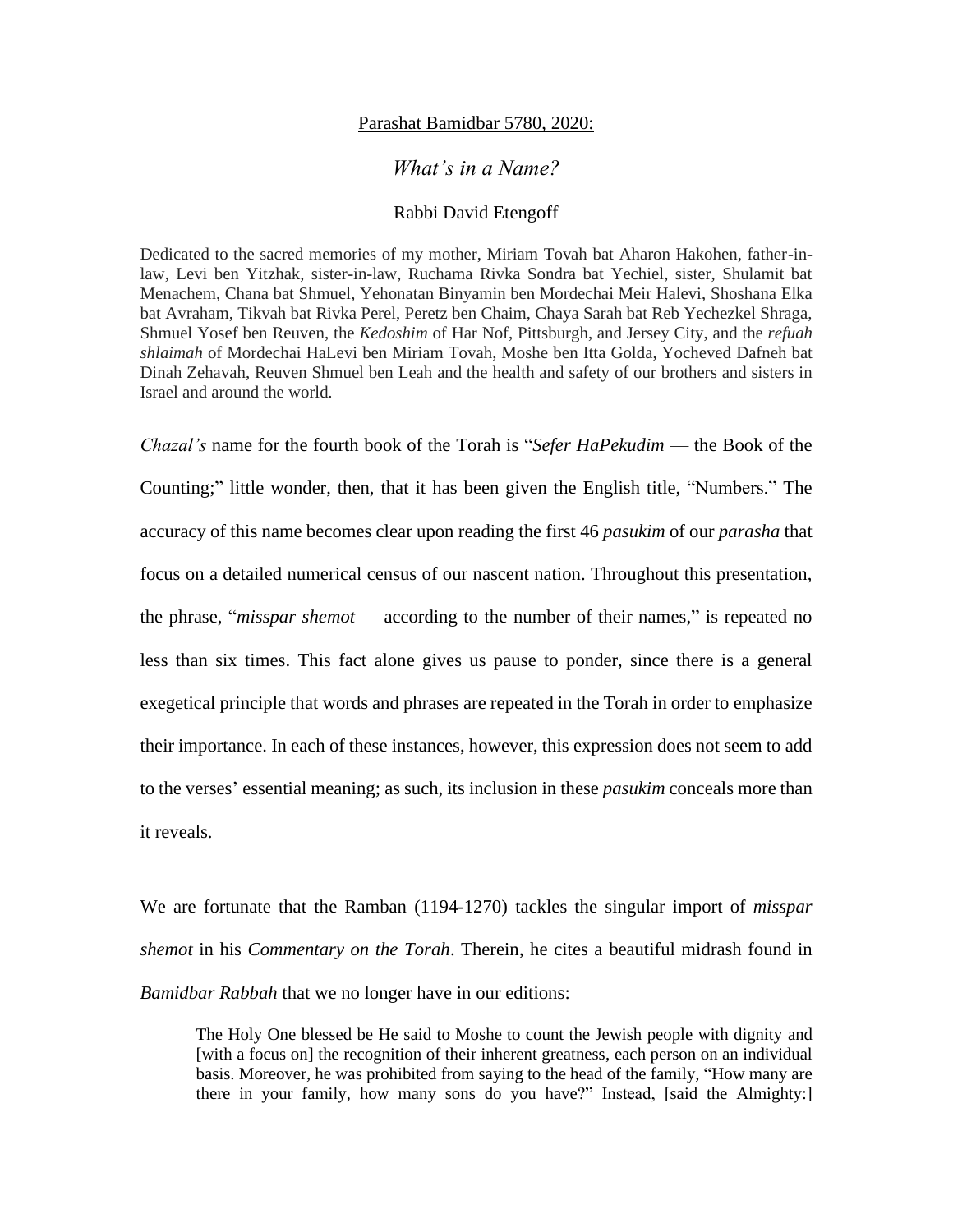"Everyone will pass before you in awe and respect and you will count them…" (Gloss on 45:1, all translations my own)

What exactly transpired as a result of Moshe counting everyone among the Jewish people by name? Once again, the Ramban addresses this question and adds that Aharon was an equal partner in this process:

When an individual would come before the Father of all Prophets [Moshe] and his brother, the Holy One to Hashem [Aharon], and he would become known to them by name, he would acquire great *zechut* — merit and [long] life, for he had entered into the *sod* — the ultimate sanctum of the Jewish people — and onto the [spiritual] roster of *b'nai Yisrael*. [Therefore,] he would henceforth enjoy the merits of the entire people as he was now counted amongst them.

The Ramban continues to explain how each Jew who passed before Moshe and Aharon acquired such *zechut*: "…for when they looked upon them for solely positive purposes, they would request mercy for them and ask that Hashem, the G-d of their fathers, should add to their descendants a thousand-fold and never diminish their numbers…" In my view, Moshe and Aharon's *tefilah* was not only quantitative in nature, but qualitative as well. In other words, they prayed for both the continued numerical and spiritual growth of the Jewish people — a *tefilah* whose fulfillment we continue to pray each day.

My *rebbe* and mentor, Rabbi Joseph B. Soloveitchik *zatzal* (1903-1993), known as "the Rav" by his students and followers, analyzes the Ramban's interpretation of the rationale inherent in the census of our forebears, and presents the following depth-level understanding as to why it had to be performed *b' misspar shemot*:

G-d's intent was a dual one. It was not enough for Moshe to know the total number of the Jewish people. He had to perform a head count in order to get to know each person as an individual with their own background and life experience. Moshe's additional obligation emanates from the fact that he was *rabban shel Yisrael*, the *rebbe* of the entire Jewish nation, and therefore had to know every Jew by name. It was as though G-d were telling him: "Moshe, when you pray, you will pray not for the general public, but also for every Jew in his or her moments of joy and pain." This duality, specifically the focus on the